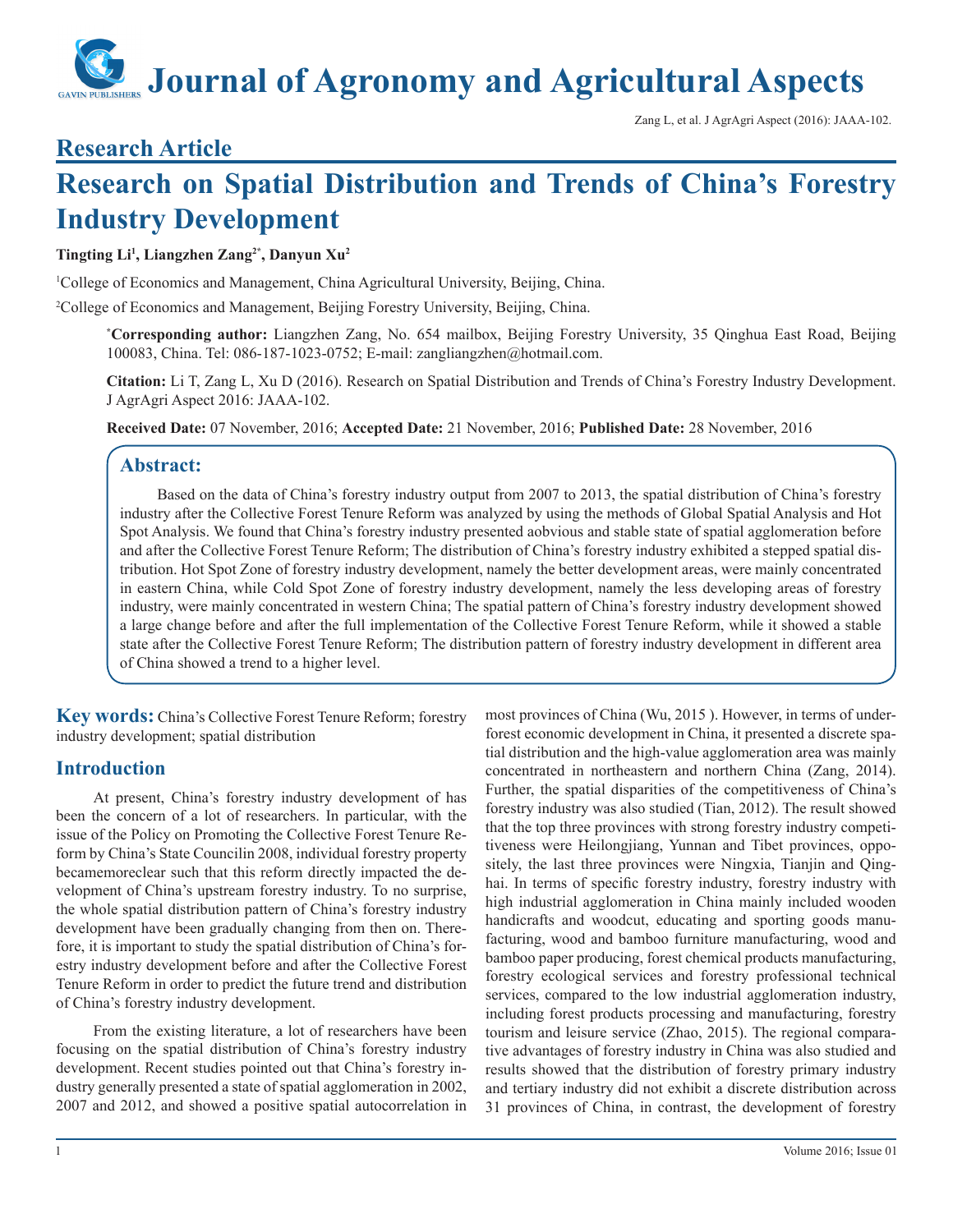**Citation:** Li T, Zang L, Xu D (2016). Research on Spatial Distribution and Trends of China's Forestry Industry Development. J AgrAgri Aspect 2016: JAAA-102.

secondary industry were unbalanced (Ding, 2011). Studies on the determinants of forestry industry development demonstrated that labor resources limitation and low forestry technology had an important impact on distribution of forestry industry development, including the forestry investment, types of forestry resources, and so on (Li, 2012).

In general, studies on distribution of China's forestry industry development focused more on the certain year, and less on comparison research of different years and its evolutionary trend, especially the changes before and after the implementation of China's Collective Forest Tenure Reform. Therefore, this study takes the development of China's forestry industry as the starting point, and uses the spatial data analysis to study the spatial forestry industry development after the implementation of China's Collective Forest Tenure Reform.

#### **Methods**

#### **Indicator Selection and Data Resource**

The Forestry Industry Gross Output, an indicator to assess the forestry industry development, includes the total value of final products and services produced by China or different provinces in the process of forestry production during a certain period. Because it can fully explain China's or different provinces' forestry industry development, this article takes Forestry Industry Gross Output as the indicator to assess the forestry industry development.

Because the Collective Forest Tenure Reform in China was implemented in 2008, this research takes the state of forestry industry in 2007 as the reference year and analyzes the spatial state from 2007 to 2013 in order to note gradual changes before and after the reform from the perspective of economic geography. All the data used in this study come from the Yearbook of China Forestry Statistics 2007 to 2013.

#### **Global Spatial Autocorrelation**

This article aims to analyze the spatial distribution and discover the evolution of China's forestry industry development using the global spatial autocorrelation and hot spot analysis. Global spatial autocorrelation can reveal the spatial correlation state of Chinese forestry industry as a whole. It is helpful to analyze the interrelated state of the whole spatial system through the analysis of the global space, so as to note the distribution of forestry industry development in different provinces of China. In general, the global Moran's I is used to represent the global spatial autocorrelation, which is calculated by:

*Moran's* 
$$
I = \frac{n \sum_{i=1}^{n} \sum_{j=1}^{n} w_{ij} (x_i - \overline{x})(x_j - \overline{x})}{\sum_{i=1}^{n} \sum_{j=1}^{n} w_{ij} \sum_{i=1}^{n} (x_i - \overline{x})^2}
$$

where Moran's I is global spatial autocorrelation index of forestry industry development; n is the number of provinces; the subscripts i and j refer to province i and j, respectively; x is the Forestry Industry Gross Output; is the average Forestry Industry Gross Output of China's 31 provinces; w is the weight matrix.

#### **Hot Spot Analysis**

However, the global spatial autocorrelation analysis just makes an overall analysis about distribution of China's forestry industry development from a global perspective. Therefore, in order to study agglomeration and dispersion effects of different provinces, the hot analysis method is also conducted to make a further analysis. In this research, specific calculation is performed using the Getis-OrdGi\* index:

$$
G_i^* = \frac{\sum_{i=1}^n w_{ij} x_j}{\sum_{i=1}^n x_i}
$$

where $Gi^*$  is the hot-spot value; i, j, x and w are the same as index in Global Moran's I formula. Likewise, Gi\* is also tested with the normalized statistic Z:

$$
Z(G_i^*) = \frac{G_i^* - E(G_i^*)}{\sqrt{\text{var}(G_i^*)}}
$$

The research province is in Hot Spot Zone, where the province and its neighbors have high Forestry Industry Gross Output, if Z (Gi\*) is positive; oppositely, the research province is in Cold Spot Zone, where the province and its neighbors have low Forestry Industry Gross Output, if Z (Gi\*) is negative.

#### **Estimation and Results**

By taking advantage of Forestry Industry Gross Output data from 2007 to 2013 across 31 provinces of China, results from a global spatial autocorrelation analysis are showed in Table 1. As seen in Table 1, G-Moran's I is always positive from 2007 to 2013 that fully indicates that China's forestry industry development presents a positive correlation in the overall space before and after the Collective Forest Tenure Reform, namely the forestry industry development in China exhibited a spatially concentrated state before and after the Collective Forest Tenure Reform. The provinces with higher Forestry Industry Gross Output were concentrated in certain zones, while the provinces with low Forestry Industry Gross Output were concentrated in some other zones.

| Year | Moran's I | Z-value | p-value |
|------|-----------|---------|---------|
| 2007 | 0.160     | 2.527   | 0.012   |
| 2008 | 0.183     | 2.803   | 0.005   |
| 2009 | በ 177     | 2.789   | 0.006   |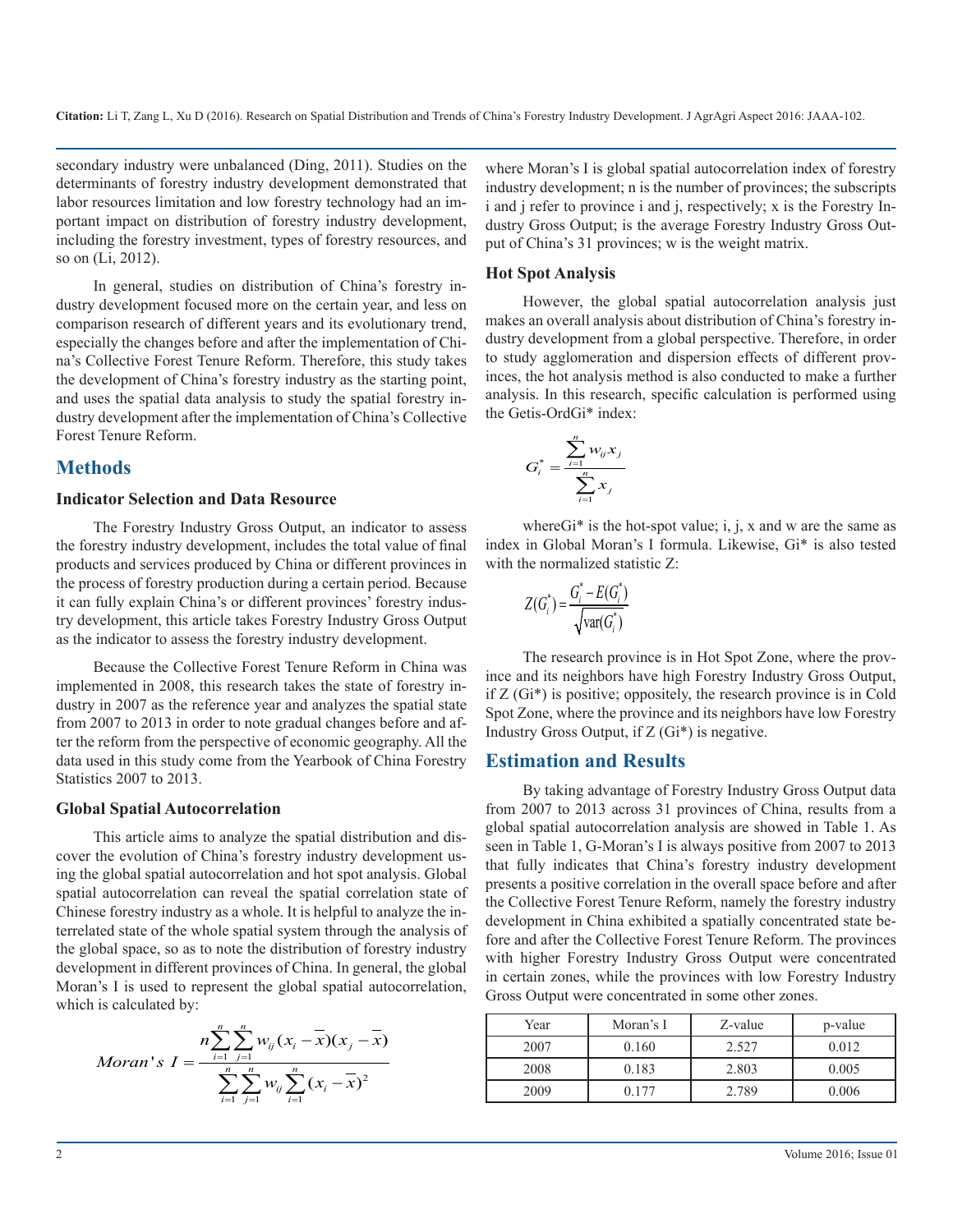**Citation:** Li T, Zang L, Xu D (2016). Research on Spatial Distribution and Trends of China's Forestry Industry Development. J AgrAgri Aspect 2016: JAAA-102.

| 2010 | 0.172 | 2.717 | 0.007 |
|------|-------|-------|-------|
| 2011 | 0.185 | 2.838 | 0.005 |
| 2012 | 0.137 | 2.234 | 0.025 |
| 2013 | 0.135 | 2.213 | 0.027 |

**Table 1:** Moran's I of China's Forestry Industry Development

As seen from Z value and p value in Table 1, the absolute value of Z statistic from 2007 to 2013 is greater than critical value of confident level of 5%, and the p value is less than 0.05. Therefore, it means that spatial agglomeration effect of forestry industry development in China is extremely obvious. Furthermore, results also showed that distribution of forestry industry development in China presented a stable state because the volatility of G-Moran's Iis not obvious, although it is different in each research year.

Based on overall analysis above, this research continues to make an analysis about China's forestry industry development focusing on different provinces taking advantage of Hot Spot Analysis. After calculating the Getis-OrdGi\* value by using Hot Spot Analysis formula, the Jerks natural fracture method is used to classify the calculated values, which are divided into four categories: Hot Spot Zone, Sub-hot Spot Zone, Sub-cold Spot Zone Spot Zone and Cold Spot Zone. In this study, only the specific distribution map of 2009, 2011 and 2013 are shown (Figure 1, 2, 3, 4).



**Figure 2:** Hota Spot Map in 2009



**Figure 4:** Hot Spot Map in 2013

1,000 1

Hot Spot Zone Sub-hot Spot Zone Sub-cold Spot Zone Cold Spot Zone

 $\Box$  None

As seen from Figure 1, in 2007 prior to the implementation of Collective Forest Tenure Reform, China's forestry industry development has already presented a state of industrial agglomeration. The figure shows that provinces in Hot Spot Zone mainly include Guangdong, Fujian and Zhejiang. In comparison, the Sub-hot Spot Zone includes Shandong, Jiangsu, Jiangxi, Hunan and Sichuan, while the Sub-cold Spot Zone Spot Zone includes Heilongjiang, Jilin, Liaoning, Hebei, Henan, Anhui, Hubei, Guangxi and Yunnan. All other provinces are in the Cold Spot Zone that constituted the highest proportion by province numbers in all 31 provinces of China. The proportion of province numbers in four different zones are 9.68%, 16.13%, 29.03% and 45.16% respectively. Thus, all these figures showed that most provinces of their forestry industry development are in the Cold Spot Zone along with less proportion in Hot Spot Zone before the overall implementation of China's Collective Forest Tenure Reform. In 2007, forestry industry development in most provinces of China was weak, while only a small group of provinces were at a high level.

From the specific distribution of four different zones, Hot Spot Zone were mainly distributed in southeast coastal areas of China. Comparatively, Sub-hot Spot Zone were mainly distributed in eastern coastal area and central area, such as Jiangxi, Hunan and Sichuan provinces. Sub-cold Spot Zone were mainly distributed in northeastern, northern and southwestern area, while Cold Spot Zone were mainly concentrated in China's northwestern and south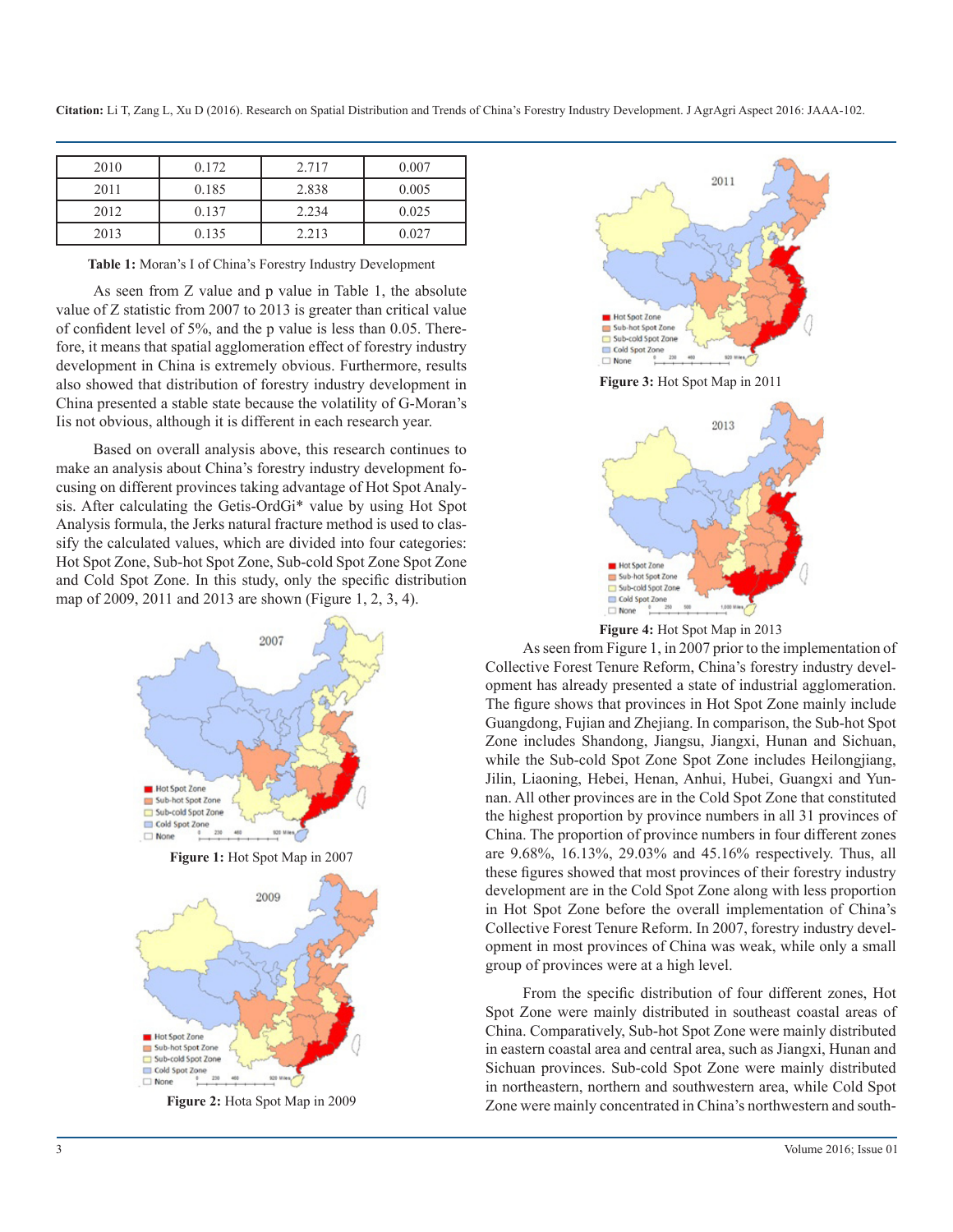western area, such as Chongqing and Guizhou. From the analysis above, we can know that regional disparities of China's forestry industry development were already obvious before the overall implementation of China's Collective Forest Tenure Reform, which show a stepped distribution from the Southeast to the Northwest.

Figure 2 shows the distribution of China's forestry industry development in the first year after the implementation of China Collective Forest Tenure Reform, namely the state in 2009.

As seen from the figure, the province numbers in Hot Spot Zone did not change in 2007, with 3 provinces in it. In contrast, the province numbers in Sub-hot Spot Zone increased significantly, while Heilongjiang, Jilin, Liaoning, Hebei, Henan, Hubei and Guangxi provinces entered into this zone based on the ones in 2007, reaching 12 provinces.

The provinces in Sub-cold Spot Zone also had obvious changes from 2007 to 2009. Provinces in the Sub-cold Spot Zone transferred into Sub-hot Spot Zone during that period, while the other provinces transferred from Cold Spot Zone into Cold Spot Zone. Specifically, provinces in Sub-cold Spot Zone in 2009 were Xinjiang, Shaanxi, Anhui, Chongqing, Guizhou, Yunnan and Hainan, reaching 7 provinces. Overall, in 2007, the province numbers in Cold Spot Zone significantly reduced that Tibet, Qinghai, Gansu, Ningxia, Inner Mongolia, Shanxi, Beijing, Tianjin and Shanghai disappeared from that zone. The province numbers in Hot Spot Zone, Sub-hot Spot Zone, Sub-cold Spot Zone and Cold Spot Zone accounted for 9.68%, 38.71%, 22.58% and 29.03% across 31 provinces of China, respectively. From the perspective of geographical distribution, state of distribution of China's forestry industry development in 2009 was similar with the one in 2007, which presented a stepped distribution from the southeast to the northwest in China. This situation indicated that forestry industry development in all areas of China made a big progress, and also showed a strong developing trend as a whole.

It can be seen from Figure 3, comparing with state of forestry industry development in 2009, only a small part of provinces changed their state, along with the stable situation in most provinces in 2011. During this period, Hot Spot Zone, where Shandong and Jiangsu provinces entered into, had an obvious change and numbers in this zone reached 5 in 2011. Specifically, Anhui replaced of Hebei and entered into Sub-hot Spot Zone, while the other zones did not have any changes. Similarly, in Sub-cold Spot Zone, with the exception of Hebei, Shanghai also entered into this zone and province numbers kept 8. In contrast, province names and province numbers in Cold Spot Zone did not change compared to all other three zones. The proportions of four type zones were 16.13%, 32.26%, 25.81% and 25.81% respectively. From a geographic point of view, Hot Spot Zone of China's forestry industry development in this year was mainly concentrated in the eastern coastal areas, along with Sub-hot Spot Zone in the periphery of Hot Spot Zone, mainly in the eastern area, central-south area and northeastern area of China, while Sub-cold Spot Zone and Cold Spot Zone were mainly concentrated in the western area of China. Hot Spot Zone, with new entry of Guangxi compared with 2011, was still mainly concentrated in the eastern coastal areas of China. Province numbers in Sub-hot Spot Zone where Yunnan province entered into increased to 11. Comparatively, provinces in Sub-cold Spot Zone and Cold Spot Zone did not change. In terms of proportion, the proportion of provinces in the four types were 19.35%, 35.48%, 22.58% and 22.58% respectively.

## **Conclusion**

Base on the spatial distribution and evolutionary trend of forestry industry in China, the results indicate the following: (1) Forestry industry development in China showed a significant spatial agglomeration effect and demonstrated a stable distribution before and after the Collective Forest Tenure Reform, especially in a 7-yr period from 2007 to 2013. (2) Spatial distribution of China's forestry industry development showed a stepped spatial distribution before and after the Collective Forest Tenure Reform. Specifically, Hot Spot Zone of forestry industry development was mainly in eastern China, while Sub-hot Spot Zone was mostly in southeastern inland areas of China. Sub-cold Spot Zone of forestry industry development was mainly concentrated in southwestern China, and Cold Spot Zone was mainly concentrated in western China. (3) Spatial distribution of forestry industry development in China had great changes before and after the overall implementation of Collective Forest Tenure Reform, especially from 2007 to 2009, however, it exhibited a stable state after the Collective Forest Tenure Reform. From 2007 to 2009, spatial distribution of forestry industry changed significantly, especially in Cold Spot Zone and Sub-cold Spot Zone. Comparatively, from 2009 to 2013, only a small group of provinces in all 31 provinces changed in terms of forestry industry development. (4)The types of spatial distribution of forestry industry development in different area of China showed a trend of development to a higher level as a whole. The proportion of the province numbers in Hot Spot Zone were 9.68%, 9.68%, 16.13% and 19.35%, respectively, and proportion of Subhot Spot Zone were 16.13%, 38.71% and 32.26% and 35.48%, respectively. Similarly, the proportion of Sub-cold Spot Zone were 29.03%, 22.58%, 25.81% and 22.58% respectively, and proportion of Cold Spot Zone were 45.16%, 29.03%, 25.81% and 22.58% respectively. As a result, proportion of Hot Spot Zone and Subhot Spot Zone of China's forestry industry development has been increasing continuously after China's Collective Forest Tenure Reform, while the proportion of Cold Spot Zone and Sub-cold Spot Zone has been decreasing during that period.

Based on the analysis above, we think that the development